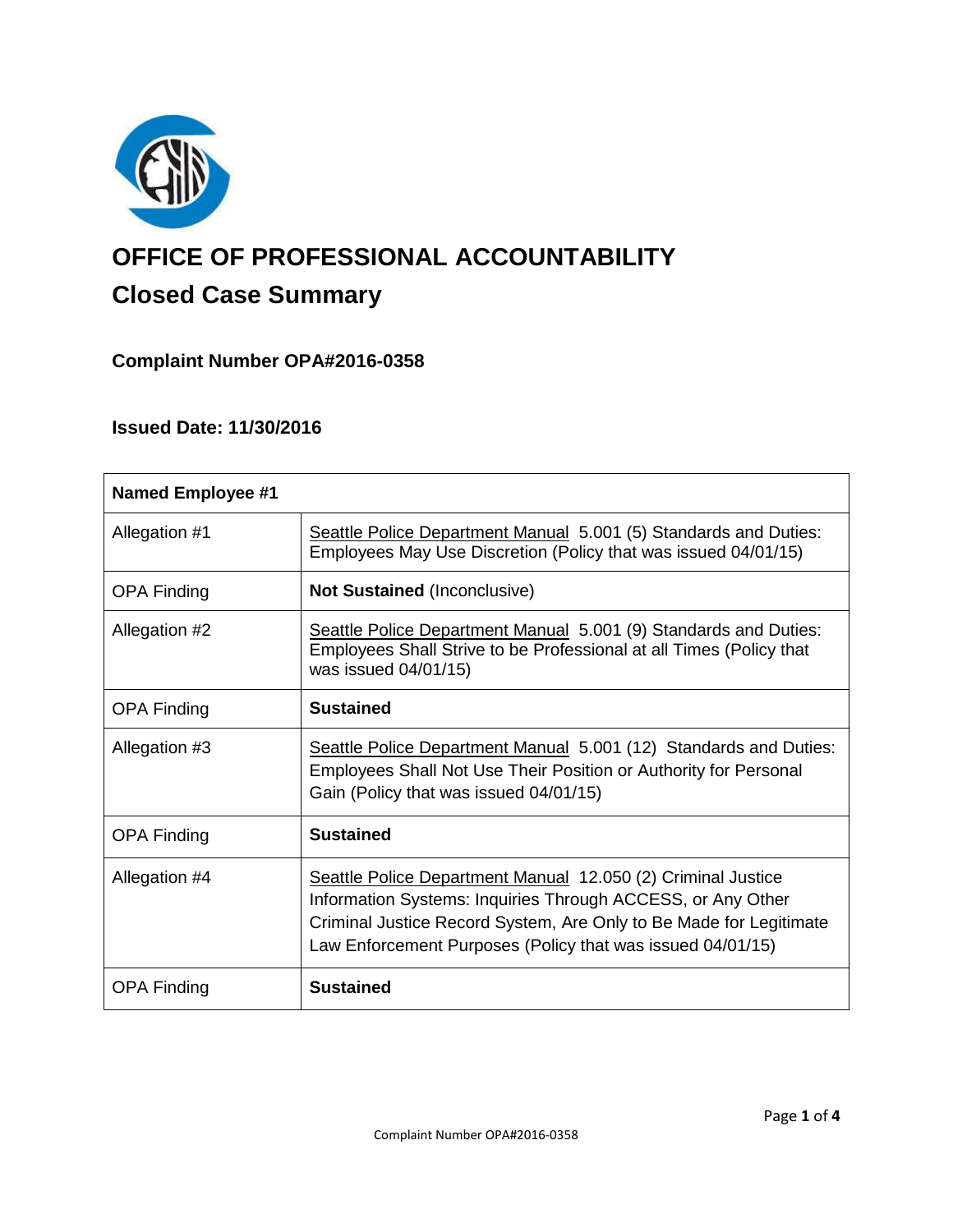| Allegation #5           | Seattle Police Department Manual 16.110-POL-5 (6) Crisis<br>Intervention: Responding to Subjects in Behavioral Crisis - Officers<br>May Facilitate Involuntary Mental Health Evaluations (Policy that was<br>issued 08/01/15) |
|-------------------------|-------------------------------------------------------------------------------------------------------------------------------------------------------------------------------------------------------------------------------|
| <b>OPA Finding</b>      | <b>Not Sustained (Training Referral)</b>                                                                                                                                                                                      |
| <b>Final Discipline</b> | 8 Day Suspension                                                                                                                                                                                                              |

## **INCIDENT SYNOPSIS**

The Named Employee sent the subject text messages.

## **COMPLAINT**

The Complainant, a supervisor within the Department, alleged the Named Employee sent inappropriate texts, obtained a personal number through a search of police records in violation of policy, and based on the texts reviewed by OPA, the Named Employee perhaps illegally detained/voluntarily committed individuals.

## **INVESTIGATION**

The OPA investigation included the following actions:

- 1. Review of the complaint memo
- 2. Review of In-Car Videos (ICV)
- 3. Search for and review of all relevant records and other evidence
- 4. Interviews of SPD employees

## **ANALYSIS AND CONCLUSION**

The complainant alleged that the Named Employee may have used his law enforcement power to take one or more persons into involuntary emergency custody. This allegation was based on statements made in a series of text messages sent by the Named Employee to the subject. The subject is an employee of an ambulance service and, at the time of this incident, regularly responded to calls for service from the Seattle Police Department (SPD) to transport people placed into involuntary emergency custody. Two of the text messages left the subject with the impression the Named Employee was subjecting people to involuntary detention without lawful justification merely to get the ambulance service to come in the hopes she (the subject) would be assigned to the call. The Named Employee told OPA he did not recall sending the second of the two messages, but did not deny sending it. A review of past involuntary detentions in which the Named Employee was present revealed two instances in which the basis for the detention was not clearly obvious based on the report. These same incidents were mentioned by the subject and alluded to in a text message sent by the Named Employee. At the same time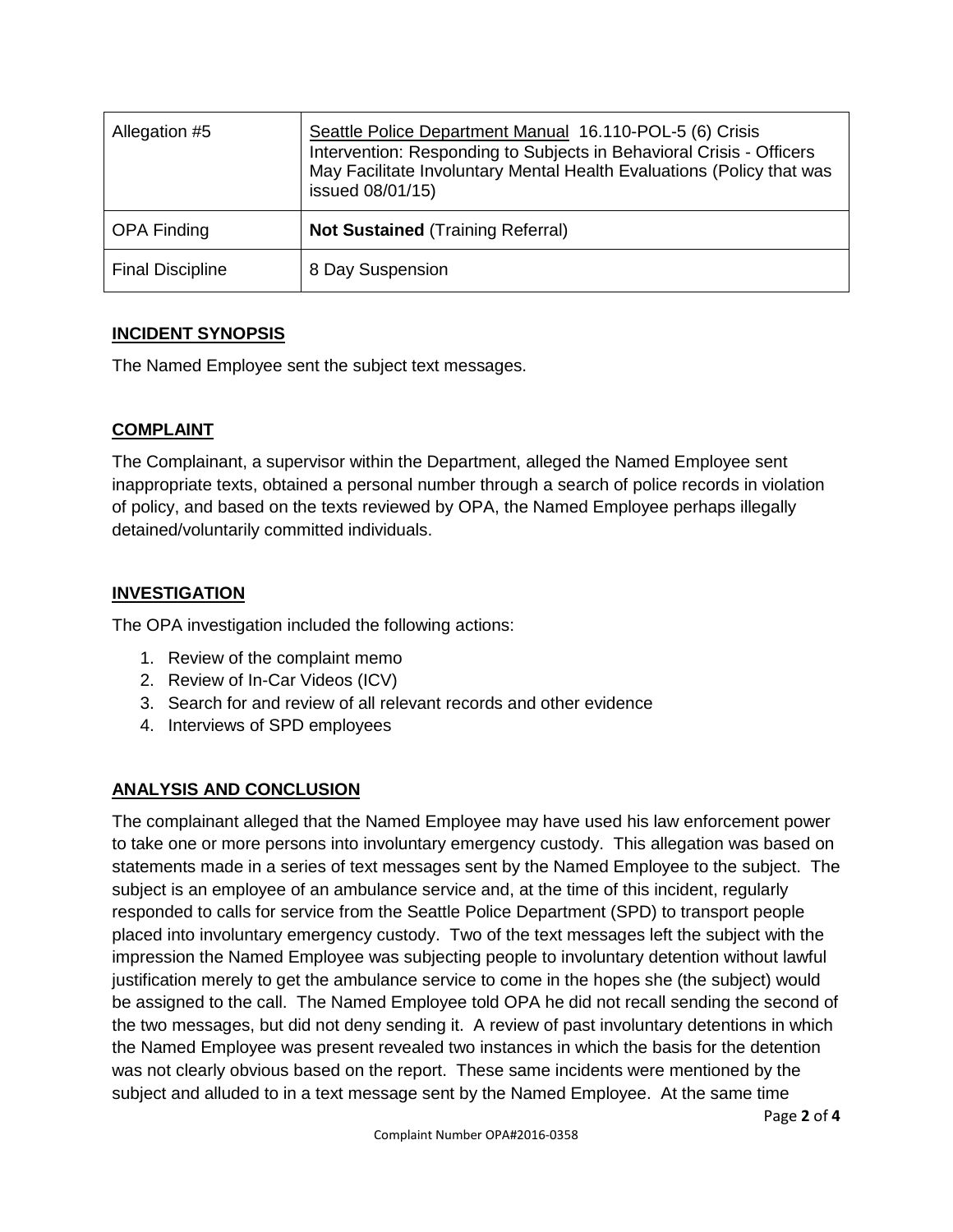sufficient facts listed in the report and visible on In-Car Video raise the possibility an emergency detention was justified.

The complainant alleged the Named Employee invaded the subject's privacy and made her feel uncomfortable and anxious when responding as an ambulance service employee to calls involving SPD. On the date of the incident, the Named Employee sent a series of text messages to the subject. The purpose of the text messages was to initiate a personal, non law enforcement related relationship with the subject. The Named Employee told OPA he did this to see if she wanted to go on a date with him. The preponderance of the evidence from this investigation showed these text messages were not wanted by the subject; she did not request them or do anything a reasonable person could have mistaken to be a request for such a contact. The subject did not give the Named Employee her personal cell phone number to which he sent the unwelcome messages. The preponderance of the evidence showed the Named Employee inappropriately used his law enforcement access to obtain her cell phone number from a police report in which she was listed as a witness and in which the Named Employee had no involvement. As a result of the Named Employee's text messages, the subject expressed to OPA a lack of comfort in responding to calls that may put her into contact with the Named Employee. The subject told OPA that, shortly after receiving the text messages, she went to an SPD call and saw the Named Employee. Feeling awkward and anxious, the subject remained inside the vehicle and was unable to fully perform her duties. The subject also told OPA she requested a transfer to a different assignment, partly for her own convenience and partly in order to reduce the possibility she might encounter the Named Employee at a call. In her reply text message to the Named Employee, the subject made it clear that his messages were unwanted and should stop immediately. The actions and text message statements of the Named Employee clearly caused anxiety and concern for the subject. Her concern was great enough that she raised the issue with her employer and filed a complaint with OPA. SPD and its officers enjoy an effective and professional working relationship with the ambulance service. The actions of the Named Employee not only caused the subject concern and anxiety, they threatened to damage the trust of a vital and valued service partner.

The preponderance of the evidence from this investigation showed that the Named Employee inappropriately used his position as an SPD Officer to obtain the subject's cell phone number so he could send her text messages from his personal cell phone to hers. The purpose of these text messages was completely unrelated to the Named Employee's authority or duties as a Police Officer; it was solely to seek a personal relationship with the subject.

The preponderance of the evidence from this investigation showed that the Named Employee accessed databases and ran the subject's name. The subject was listed as a witness in a report from earlier in the year. The Named Employee was not the author of the report, nor was he involved in any way in the related incident. The subject's cell phone number was listed in the report. The Named Employee told OPA he obtained the subject's cell number from the system on which the report was stored.